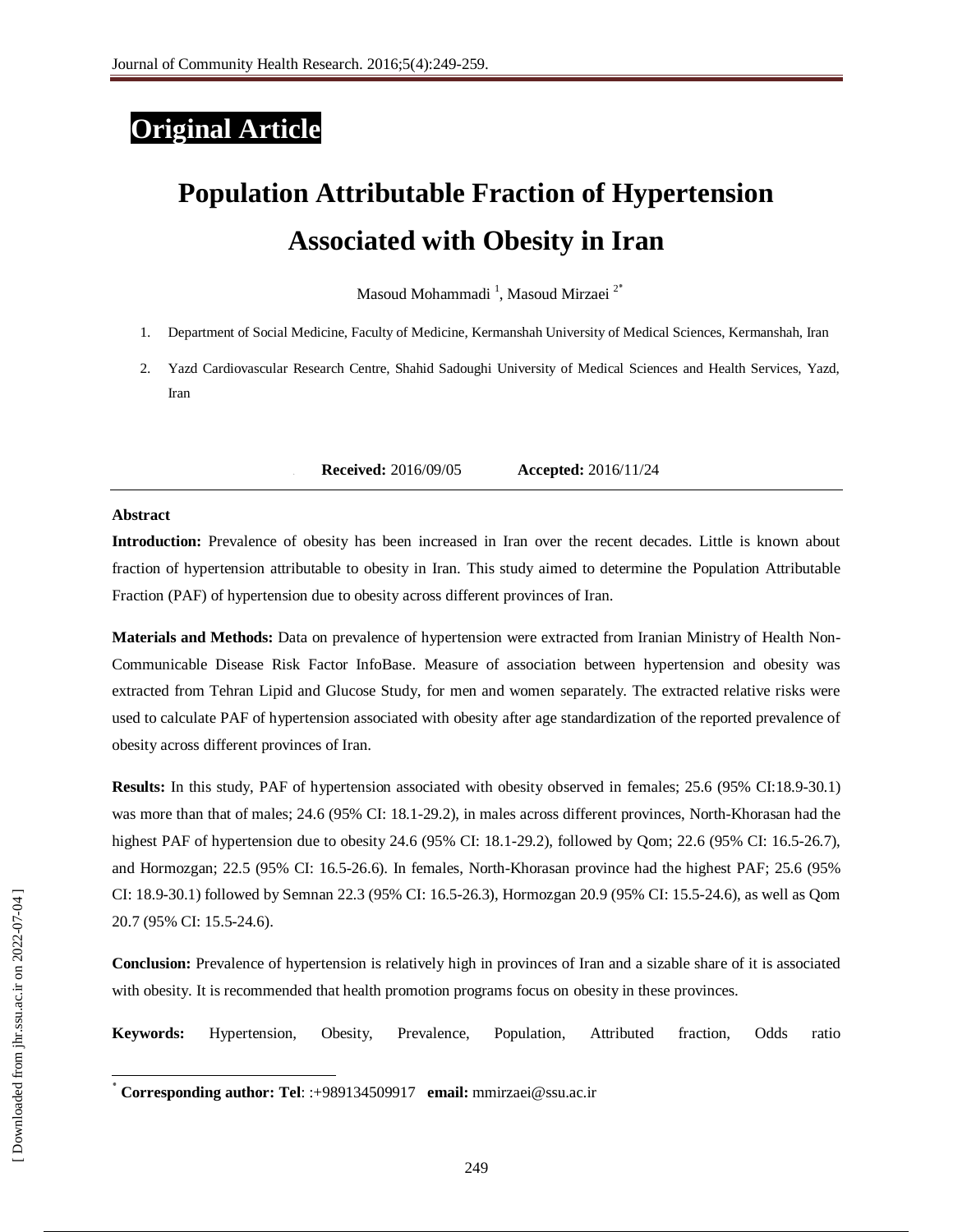#### **Introduction**

Hypertension is one of the most important chronic illnesses worldwide. It has been estimated that hypertension is the cause of 7.1 million deaths (equivalent to 13%) of the world mortality in 2010. It is also in charge of 4.4% of the Global Burden of Disease in 2010<sup>[1]</sup>.

Hypertension is one the major risk factors for cardiovascular diseases. It affects over one billion of the world's population and is the main underlying cause of stroke and heart attack  $[2, 3]$ . It has been estimated that by 2025 the prevalence of hypertension will be increased by 60% and the number of cases will rise to over  $1.5$  billion<sup>[1]</sup>.

According to the 2009 National Survey of Non-Communicable Diseases Risk Factors in Iran, around 16% of the population between the ages of 15 to 64 had been diagnosed with hypertension<sup>[1]</sup>.

Age, gender, ethnicity, smoking, obesity, and socio-economic conditions are among the most important risk factors associated with hypertension <sup>[4]</sup>. There is a strong correlation between weight and hypertension; as weight increases, the risk of hypertension increases by 2 to 6 times  $^{[5]}$ . For every 10 kilograms increase in weight, systolic blood pressure increases by 2 –  $3$  mmHg  $^{[4]}$ . Obesity can further predict hypertension in patients [5].

Obesity is a modifiable risk factor of cardiovascular diseases. Several studies have shown that weight loss, even moderate, can reduce systolic hypertension and cardiovascular risk consequently  $^{[6-8]}$ .

Obesity, particularly central obesity, increases hypertension and consequently cardiovascular diseases by increasing formation of fatty streaks in coronary arteries and aorta<sup>[9]</sup>. The most prevalent effects of overweight and obesity on health include hypertension, dyslipidemia, and coronary heart disease [10]. In 2005, 937 million of adults had overweight around the world and the number of obese people was  $396$  million  $^{[11]}$ . These numbers were doubled in comparison with 20 years ago  $[12]$ . For instance, in the Middle-East and North Africa, it was stated that over 60% of stroke cases were associated with hypertension<sup>[13]</sup>.

Population Attributable Fraction (PAF) reveals how much of the disease burden in a certain population may be reduced if a risk factor is removed from the population. It implies that reducing prevalence of obesity as a risk factor of hypertension may reduce the burden of hypertension and its consequences. The prevalence of obesity in Iran is high and grows rapidly  $^{[1]}$ . Little is known about PAF of hypertension due to obesity in Iran and its provinces. This study aimed to determine the population attributable fraction of hypertension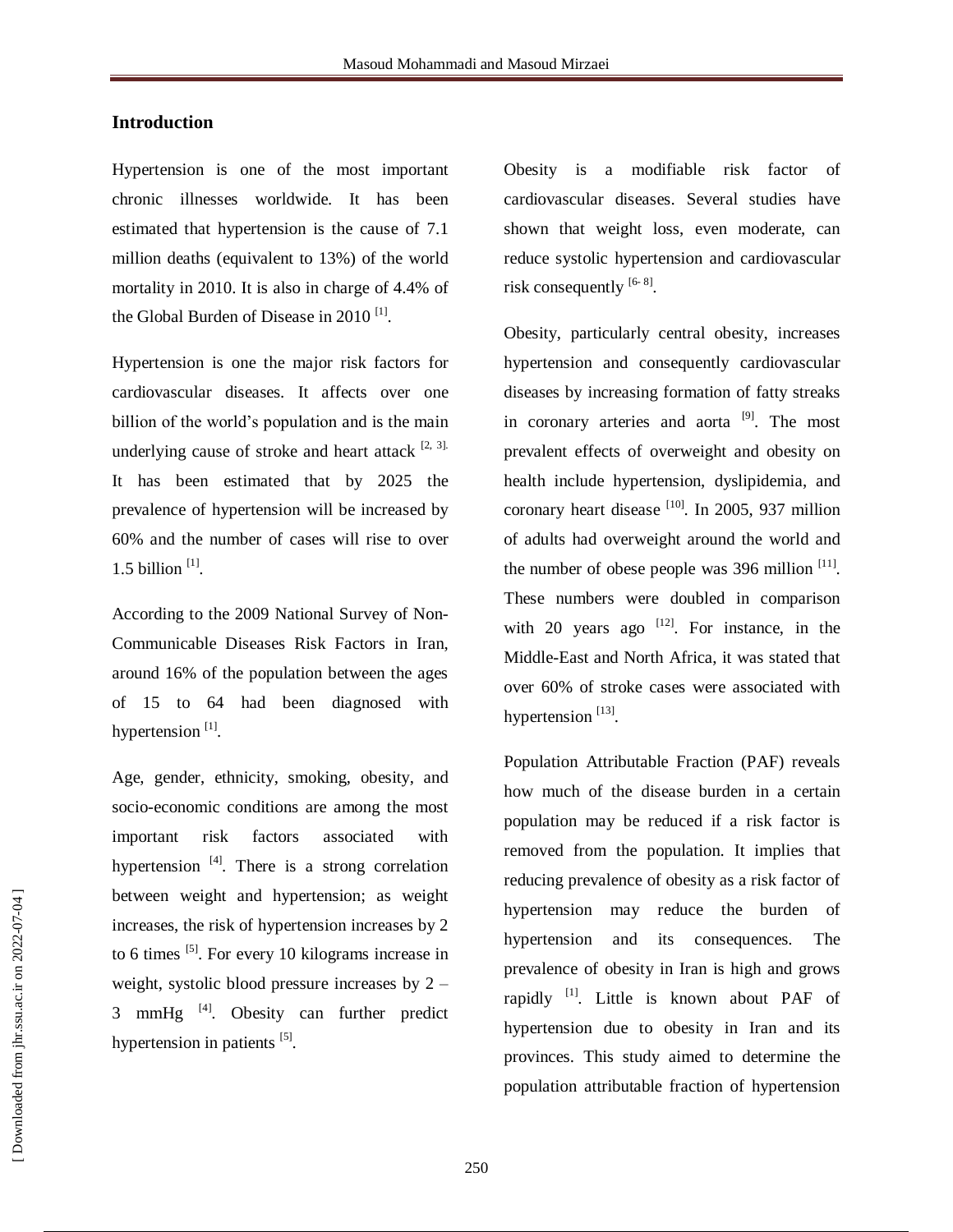related to obesity in different provinces of Iran in year 2009.

#### **Materials and Methods**

This epidemiological study represents PAF of hypertension related to obesity in Iran. In this study, prevalence of obesity in different provinces of Iran was also extracted according to age and gender from Iranian Ministry of Health Non-Communicable Disease Risk Factor InfoBase in 2009. Risk factors for noncommunicable diseases' surveillance have been executed since 2004 with five stages at the provincial level (2004- 2009). I its prototype in 2004, had 89,404 samples with a systematic approach and multi-stage cluster sampling method chosen from the whole country.

Data collection included three steps as follows; step 1**:** collection of questionnaire-based information about tobacco consumption and physical inactivity. Step 2**:** collection of information about height, weight, and blood pressure. Step 3**:** biochemical measures including fasting blood sugar and fasting total cholesterol. Details of the methodology were published elsewhere [4]. Based on the standard definition, systolic hypertension higher than 140 mmHg and diastolic higher than 90mmHg were regarded as high hypertension  $^{[4]}$ . BMI measurement is actually the ratio of weight (kg) to the square of height (m), if the ratio is more than 27, it will be in a direct relation to hypertension. Naturally, the range from 18.5 to

24.9 is called natural BMI and the one more than 25 is called overweight  $^{[4]}$ .

Measure of association (odds ratio) between obesity and hypertension or adjusted for confounding factors such as age, smoking, and education level were extracted from Tehran Lipid and Glucose Study (TLGS) in which 8647people in the age range of 20 to 70 years (3622 men and 5025 women) were selected by multistage random sampling  $[14]$ . Measure of association of hypertension due to obesity for men (OR=2.5, 95% CI: 1.8-3.4) and women (OR=2.8, 95% CI: 1.9-4.2), were extracted from TLGS to calculate PAF of hypertension associated with obesity. WHO method was then applied for age standardization of the prevalence of hypertension across different provinces<sup>[15]</sup> for three age groups of 35-44, 45-54, and 55-65 years .The following formula  $[16]$  was used to calculate PAF in different provinces of Iran. In the formula, P indicates prevalence of hypertension and OR indicates odds of hypertension associated with obesity [16] Population attributable fraction (PAF) calculated based on the percentage was obtained with high and low confidence; all calculations were performed using Microsoft Excel sand entered to ARC GIS software to plot the relevant maps.

$$
PAF = P \times \left(\frac{OR - 1}{OR}\right)
$$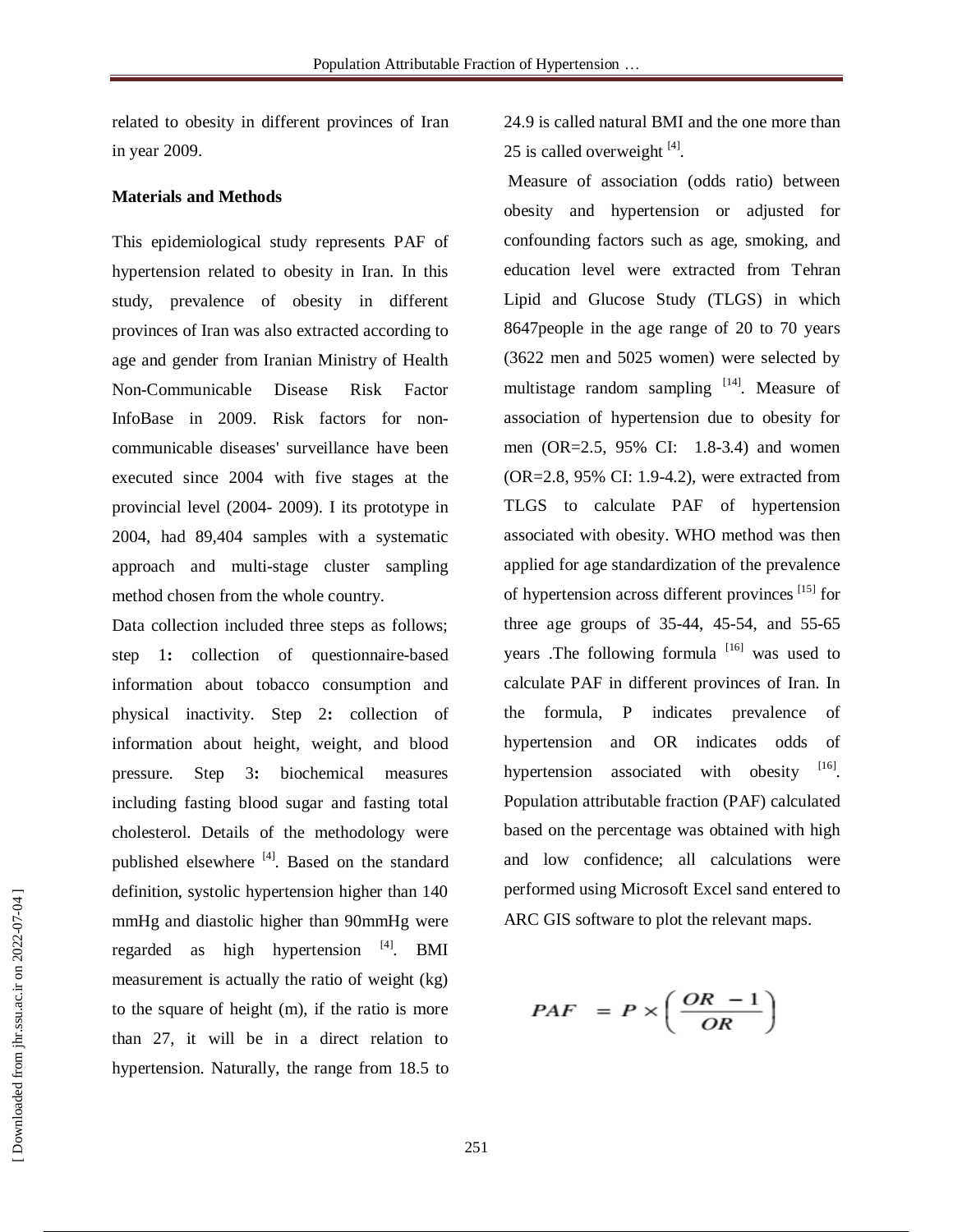#### **Results**

The highest population attributable fraction of hypertension due to obesity was reported in North Khorasan; 38.3% males and 42.7 % of females. PAF of hypertension associated with obesity in females had the highest rate in North-

Khorasan province (25.6 %), followed by Gilan (24.4 %) and Semnan (22.3 %). In males, the highest PAF was observed in North-Khorasan province (24.6%), followed by Qom (22.6%), Hormozgan (22.5 %), Semnan (21.5%), and Fars (21.4%) (Figure 1).

#### **Fig.1:** Percentage of attributable hypertention in provinces of Iran, 2009



**Table1:** Hypertension attributable to obesity in provinces of Iran by gender, 2009

| <b>Province</b>   | Gender | Age-<br>adjusted         | Percent population attributable fraction |             |             |
|-------------------|--------|--------------------------|------------------------------------------|-------------|-------------|
|                   |        | prevalence<br>per $10^5$ | Point<br>estimates                       | Lower limit | Upper limit |
| East              | Male   | 31.4                     | 20.2                                     | 14.9        | 23.9        |
| <b>Azarbaijan</b> | Female | 37.2                     | 22.3                                     | 16.5        | 26.3        |
| West              | Male   | 26.6                     | 17.1                                     | 12.6        | 20.3        |
| Azarbaijan        | Female | 32.1                     | 19.2                                     | 14.2        | 22.6        |
| <b>Ardabil</b>    | Male   | 29.2                     | 18.8                                     | 13.8        | 22.3        |
|                   | Female | 36.9                     | 22.1                                     | 16.4        | 26.04       |
| <b>Isfahan</b>    | Male   | 24.1                     | 15.4                                     | 11.4        | 18.3        |
|                   | Female | 23.6                     | 14.1                                     | 10.5        | 16.7        |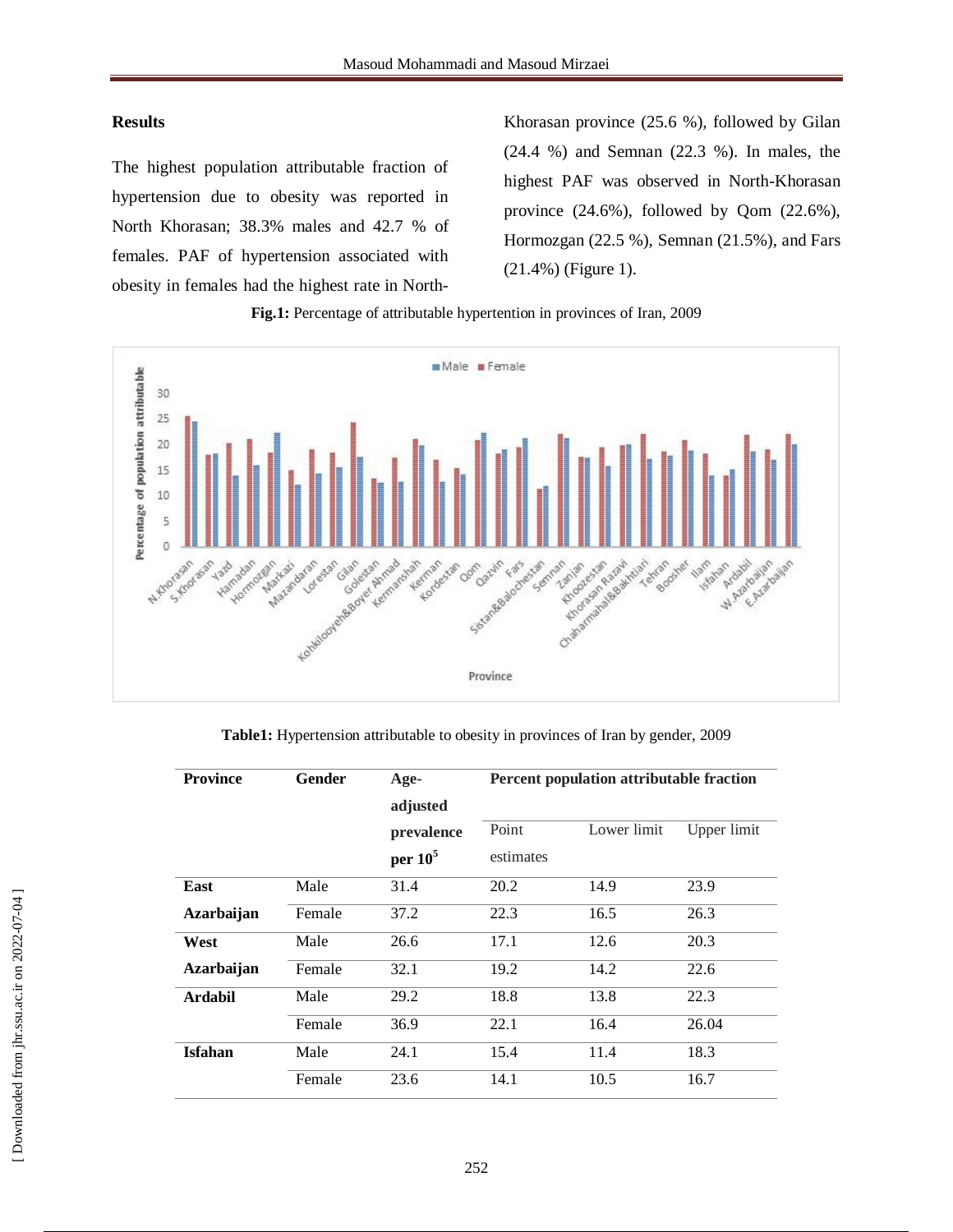| <b>Province</b>   | Gender | Age-              | Percent population attributable fraction |             |                    |
|-------------------|--------|-------------------|------------------------------------------|-------------|--------------------|
|                   |        | adjusted          |                                          |             |                    |
|                   |        | prevalence        | Point                                    | Lower limit | <b>Upper limit</b> |
|                   |        | per $10^5$        | estimates                                |             |                    |
| <b>Ilam</b>       | Male   | 21.8              | 14.06                                    | 10.3        | 16.6               |
|                   | Female | 30.7              | 18.4                                     | 13.6        | 21.6               |
| <b>Boosher</b>    | Male   | 29.4              | 18.4                                     | 13.9        | 22.4               |
|                   | Female | 35.1              | 21.07                                    | 15.6        | 24.7               |
| <b>Tehran</b>     | Male   | 27.9              | 17.9                                     | 13.2        | 21.3               |
|                   | Female | 31.4              | 18.8                                     | 13.9        | 22.2               |
| Chaharmaha        | Male   | 26.9              | 17.3                                     | 12.7        | 20.5               |
| l &Bakhtiari      | Female | 37.1              | 22.2                                     | 16.5        | 26.2               |
| <b>Khorasan</b>   | Male   | 31.5              | 20.2                                     | 14.9        | 24.01              |
| Razavi            | Female | 33.2              | 19.9                                     | 14.7        | 23.4               |
| Khoozestan        | Male   | 24.8              | 15.9                                     | 11.7        | 18.9               |
|                   | Female | 32.8              | 19.6                                     | 14.5        | 23.1               |
| Zanjan            | Male   | 27.5              | 17.6                                     | 13.03       | 20.9               |
|                   | Female | 29.7              | 17.8                                     | 13.2        | 21                 |
| <b>Semnan</b>     | Male   | 33.5              | 21.5                                     | 15.8        | 25.5               |
|                   | Female | 37.5              | 22.3                                     | 16.5        | 26.3               |
| Sistan&Balo       | Male   | 18.8              | 12.1                                     | 8.9         | 14.3               |
| chestan           | Female | 19.1              | 11.5                                     | 8.5         | 13.5               |
| Fars              | Male   | 33.3              | 21.4                                     | 15.8        | 25.4               |
|                   | Female | 32.8              | 19.6                                     | 14.5        | 23.1               |
| Qazvin            | Male   | 29.7              | 19.1                                     | 14.1        | 22.6               |
|                   | Female | $\overline{30.7}$ | 18.4                                     | 13.6        | 21.6               |
| Qom               | Male   | 35                | 22.5                                     | 16.5        | 26.6               |
|                   | Female | 31.2              | 20.9                                     | 15.5        | 24.6               |
| Kordestan         | Male   | 22.3              | 14.3                                     | 10.5        | 17.01              |
|                   | Female | 26                | 15.6                                     | 11.5        | 18.3               |
| Kerman            | Male   | 19.9              | 12.8                                     | 9.4         | 15.2               |
|                   | Female | 28.7              | 17.2                                     | 12.7        | 20.2               |
| Kermanshah        | Male   | 30.9              | 19.9                                     | 14.6        | 23.5               |
|                   | Female | 35.5              | 21.3                                     | 15.8        | 25.1               |
| Kohkilooyeh       | Male   | 20.2              | 12.8                                     | 9.4         | 15.2               |
| <b>&amp;Boyer</b> | Female | 29.3              | 17.5                                     | 13.02       | 20.6               |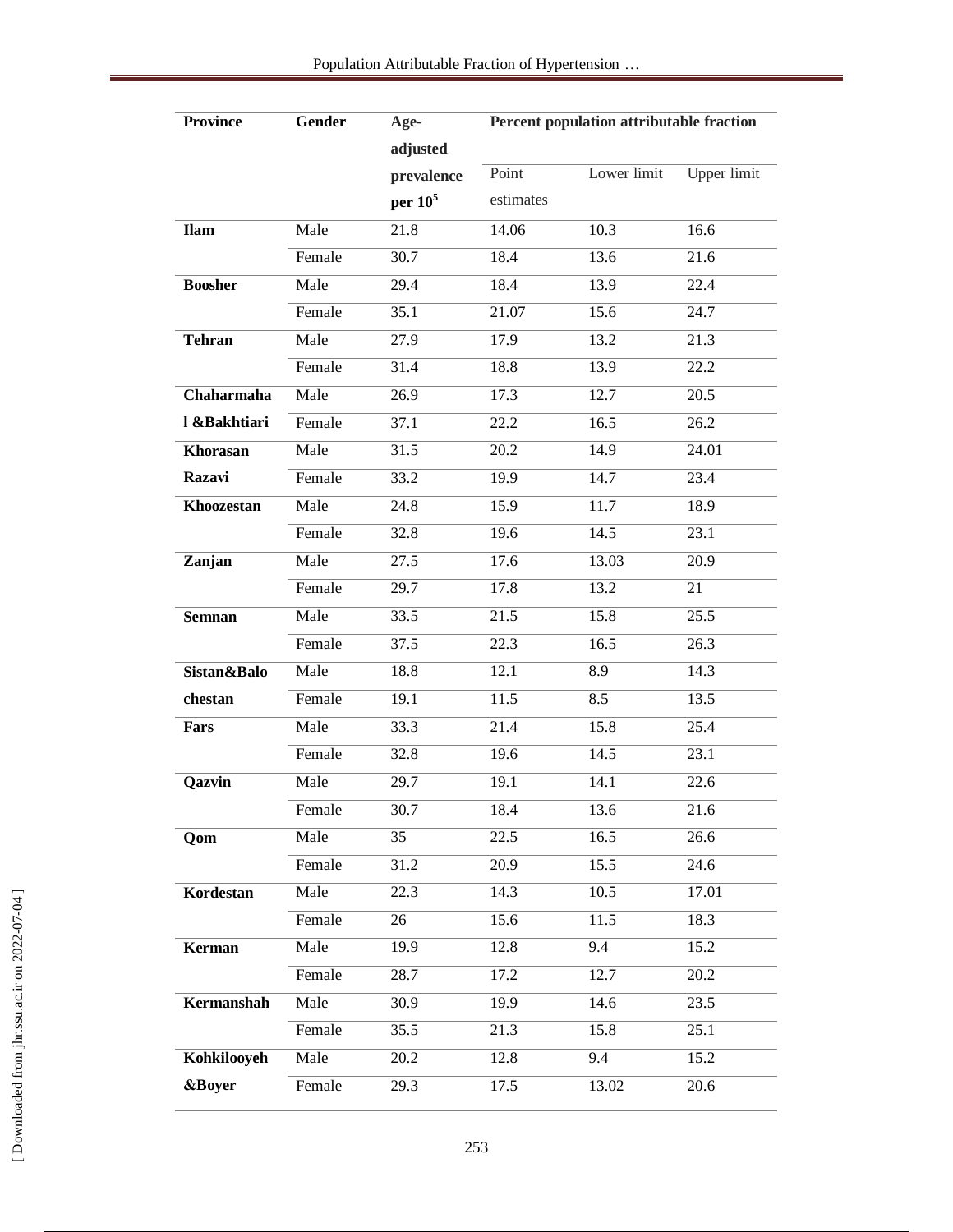| <b>Province</b>   | <b>Gender</b> | Age-              | Percent population attributable fraction |             |                    |
|-------------------|---------------|-------------------|------------------------------------------|-------------|--------------------|
|                   |               | adjusted          |                                          |             |                    |
|                   |               | prevalence        | Point                                    | Lower limit | <b>Upper limit</b> |
|                   |               | per $10^5$        | estimates                                |             |                    |
| <b>Ahmad</b>      |               |                   |                                          |             |                    |
| Golestan          | Male          | 19.8              | 12.7                                     | 9.3         | 15.1               |
|                   | Female        | 22.3              | 13.4                                     | 9.9         | 15.7               |
| Gilan             | Male          | 27.7              | 22.3                                     | 16.5        | 26.3               |
|                   | Female        | 40.6              | 24.4                                     | 18.08       | 28.7               |
| Lorestan          | Male          | 24.4              | 15.7                                     | 11.6        | 18.6               |
|                   | Female        | 31                | 18.6                                     | 13.7        | 21.9               |
| <b>Mazandaran</b> | Male          | 22.6              | 14.5                                     | 10.7        | 17.2               |
|                   | Female        | 32.1              | 19.2                                     | 14.2        | 22.6               |
| <b>Markazi</b>    | Male          | 19.1              | 12.3                                     | 9.07        | 14.5               |
|                   | Female        | 25.1              | 15.09                                    | 11.1        | 17.7               |
| Hormozgan         | Male          | 35.1              | 22.6                                     | 16.6        | 26.7               |
|                   | Female        | 31                | 20.7                                     | 15.5        | 24.6               |
| Hamadan           | Male          | $\overline{25.2}$ | 16.2                                     | 11.9        | 19.2               |
|                   | Female        | 35.3              | 21.2                                     | 15.7        | 24.9               |
| Yazd              | Male          | 21.8              | 14.06                                    | 10.3        | 16.6               |
|                   | Female        | 33.9              | 20.3                                     | 15.06       | 23.9               |
| <b>S.Khorasan</b> | Male          | 28.6              | 18.4                                     | 13.5        | 21.8               |
|                   | Female        | 30.2              | 18.1                                     | 13.4        | 21.3               |
| N.Khorasan        | Male          | 38.3              | 24.6                                     | 18.1        | 29.2               |
|                   | Female        | 42.7              | 25.6                                     | 18.9        | 30.1               |

In Figure 2, PAF of hypertension due to obesity was reported in males for different provinces. The highest PAF was observed in North Khorasan (24.6%) followed by Qom (22.6 %), and Hormozgan (22.5 %), Semnan (21.5 %), and Fars (21.4 %)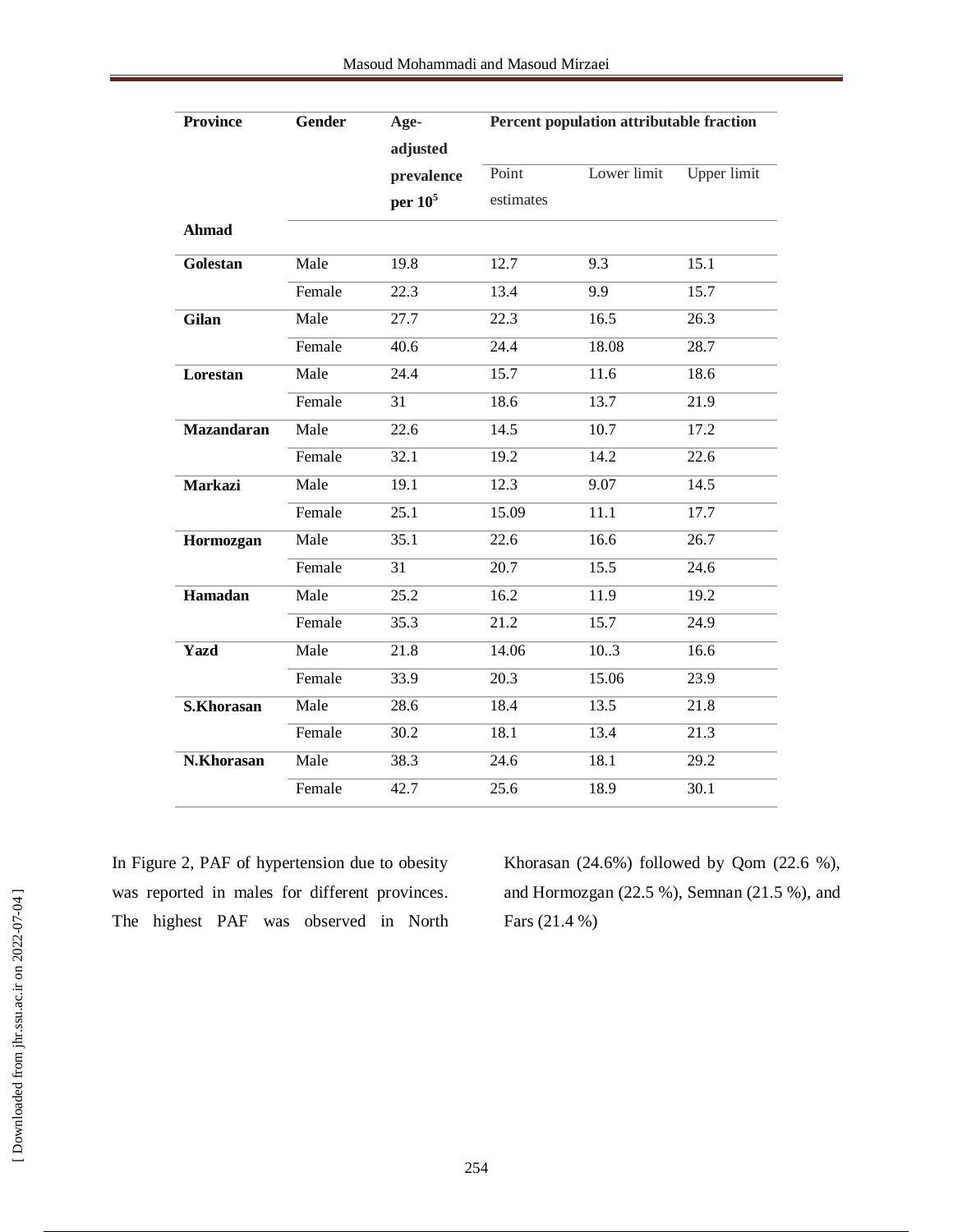





In Figure 3, PAF of hypertension due to obesity was reported in females for different provinces. The highest PAF belongs to North Khorasan (25.6%) followed by Gilan (24.4 %), Semnan (22.3 %), and East-Azerbaijan (22.3 %).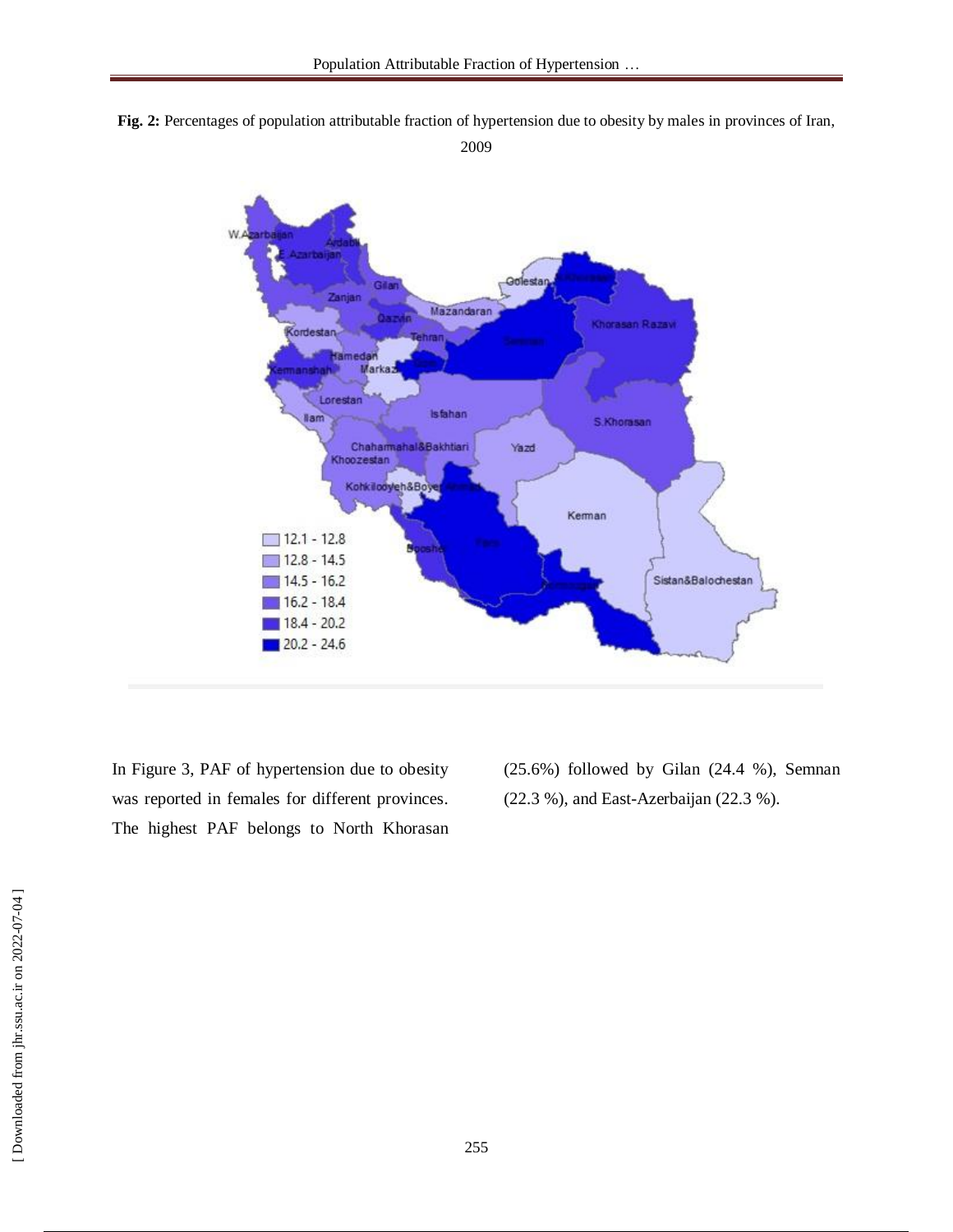**Fig. 3:** Percentages of Population attributable fraction of hypertension due to obesity by females in provinces of

Iran, 2009



#### **Discussion**

The highest PAF of hypertension attributable with obesity in males was observed in North Khorasan, Hormozgan, Qom, Fars, and Semnan, respectively. In Hormozgan, Qom, Fars, and Semnan the effect of industrial and urban development and change on life style and consequently on the rate of hypertension and obesity can be easily observed  $[17]$ .

According to this study for both genders, North-Khorasan had the highest population attributable fraction of hypertension associated with obesity.

In a study by Khalili et al., it was reported the crude incidence rate in males was about twice than that of females (11.9 vs. 6.5 per 1000 person-years). The PAF of hypertension, diabetes, high total cholesterol, and low-HDL cholesterol were 9.4%, 6.7%, 7.3%, and 6.1% in males and 17%, 16.6%, 12%, and 4.6% in females, respectively. High risk age for Iranian men and women were 42% and 22%, respectively. Well known modifiable risk factors explained about 40% and 50% of CHD burden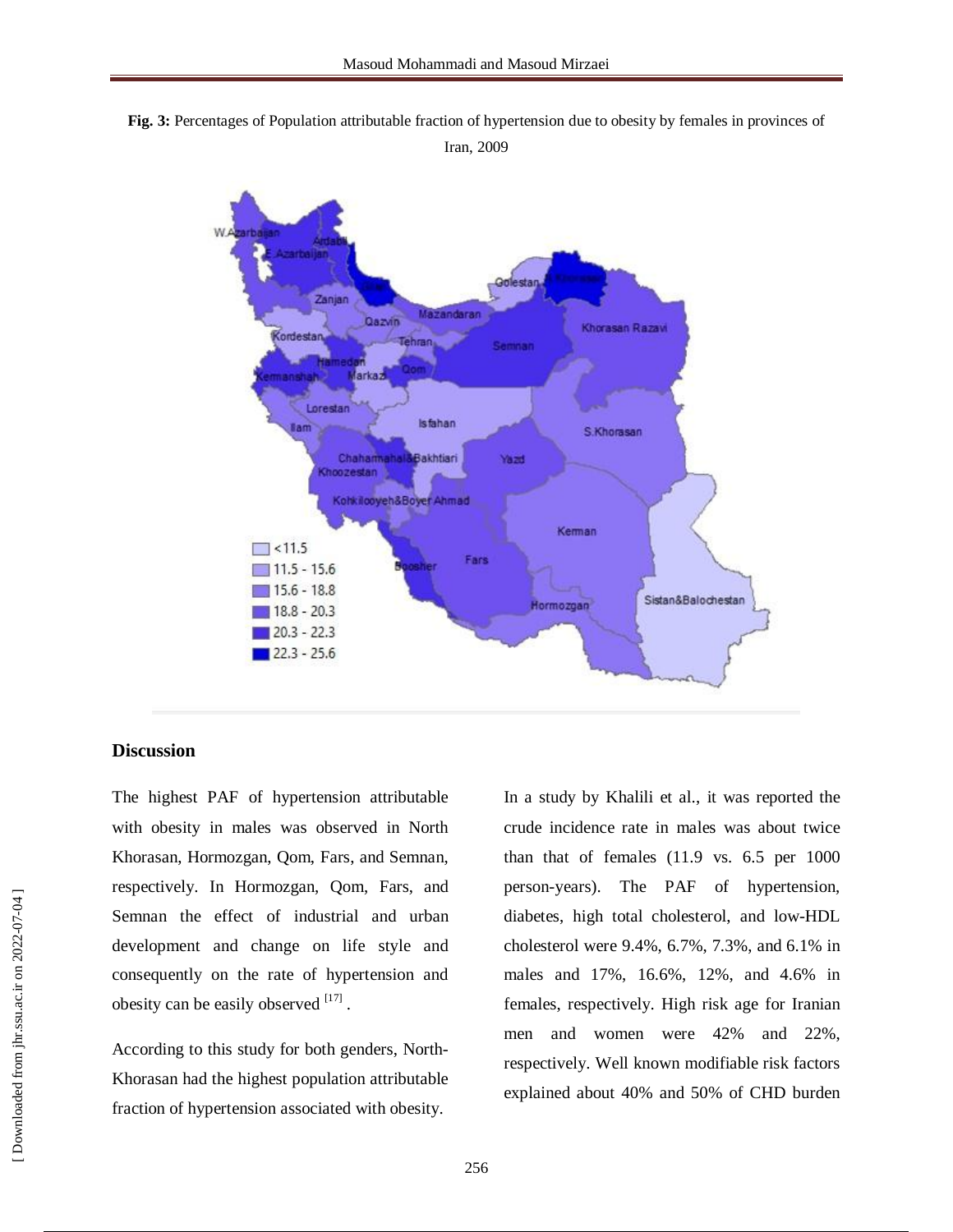in men and women, respectively and this incidence was comparable to those of the US population in their seventies. Well known modifiable risk factors explained about 40% and 50% of CHD burden in men and women, respectively. Aging, as a reflection of unmeasured or unknown risk factors bears the most burden of CHD, especially in men; indicating that more age-related health care is required for them [18].

In a study by Hozawa and et al., it was reported during 12-years of follow-up, Hazard Ratio for cardiovascular mortality for pre-HT and HT, was 1.31 (95% CI=0.59-2.94) and 2.98 (95% CI=1.39-6.41) in middle-aged, and 1.03 (95% CI=0.62-1.70) and 1.65 (95% CI=1.02-2.64) in elderly respectively.

Another study conducted by [Martiniuk](http://www.ncbi.nlm.nih.gov/pubmed/?term=Martiniuk%20AL%5BAuthor%5D&cauthor=true&cauthor_uid=17143176) et al., in which 15 countries were investigated with available data, the prevalence of hypertension was reported to range from 5-47% in males and 7-38% in females. Overally, the fraction of IHD attributable to hypertension ranged from 4-28% in males and 8-39% in females.  $[20]$ .

Further, [Flega](http://www.ncbi.nlm.nih.gov/pubmed/?term=Flegal%20KM%5BAuthor%5D&cauthor=true&cauthor_uid=25511307) et al., represented that PAF estimates ranged from 5% to 15% for all-cause mortality, -0.2% to 8% for all-cancer incidence, 7% to 44% for cardiovascular disease incidence, and 3% to 83% for diabetes incidence  $^{[23]}$ .

According, to the study carried out by Salem et al., overweight ad-obesity plays the most important role in PAF of hypertension due to various risk factors  $^{[21]}$ . By awareness-increasing and prevention methods and also through weight control programs, obesity can be decreased [13].

Additionally, in a study conducted in Saudi Arabia, it was reported that obesity is strongly associated with diabetes, hypercholesterolemia, and hypertension, although its epidemic characteristics differ between males and females <sup>[22]</sup>. It has been stated that reducing obesity and overweight through change in life-style may reduce the rate of diabetes incident in the Iranian population significantly  $^{[24]}$ .

This study had several limitations. The prevalence data were from the 2009 national survey but the odds ratio came from Tehran Lipid and Glucose Study (TLGS). It is important to consider whether the exposure and outcomes were defined similarly for the PAF and the odds ratio, whether the odds ratio was suitable for the studied population, and whether PAF was calculated with correct methods. In general, PAFs for obesity may be best considered as an indicator of association with hypertension  $^{[22]}$ .

#### **Conclusion**

Prevalence of hypertension is relatively high in Iran and a sizable share of hypertension in its different provinces is associated with obesity. It is recommended that health promotion programs focus on obesity in the provinces with higher share of hypertension due to obesity.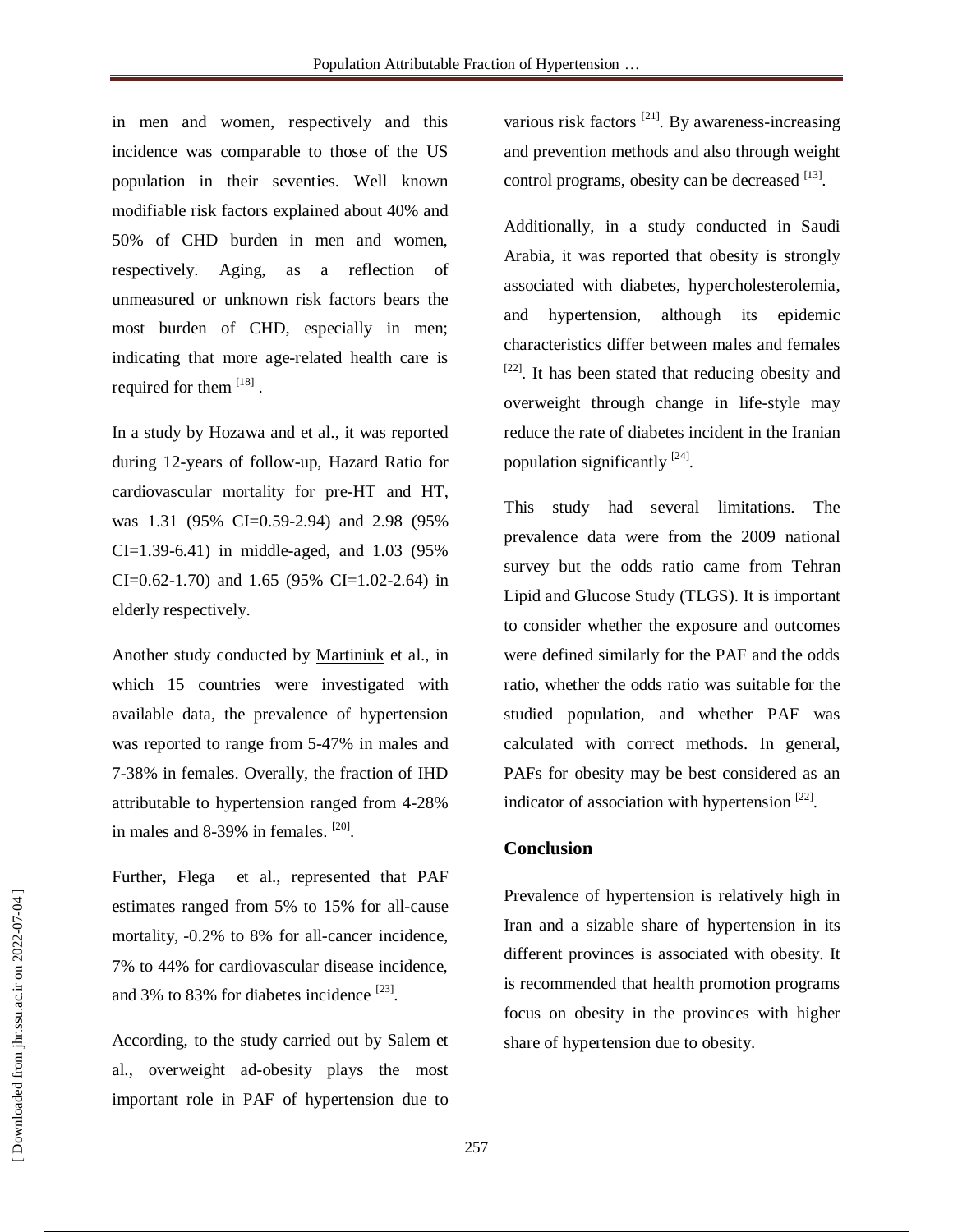#### **Acknowledgment**

### **Conflict of Interest**

None .

Authors have no conflicts of interests.

#### **References**

- 1. .Hojjatzade E, Samavat T. Guidelines Blood Pressure Measurement .Ministry of Health and Medical Education, Department of Health, Department of Non-Communicable Diseases. Moafaq Publishing, Tehran: 2012; 10-142. [Persian]
- 2. World Health Organization (WHO) [Internet]. Available from URL: www.who.int/iris/bitstream/10665/79059/1/who\_dco\_whd\_2013.2\_eng.pdf - 274.
- 3. NaderiAsiabar Z, Hojjatzade E. Blood Pressure Control Guidelines for Physicians . Seda Publishing. First Edition: 2000. [Persian].
- 4. Ghotbi M, Rafati M, Ahmadnia H. Principles of Disease Prevention and Care .Sepid Barge Baqe Ketab. Tehran: 2007. [Persian].
- 5. Nizami F, Farooqui MS, Munir SM, et al. Effect of fiber bread on the management of diabetes mellitus. Journal of College Physicians Surgeon Pakistan. 2004; 14(11): 673-676.
- 6. Eckel RH, Krauss RM. American Heart Association Call to Action: Obesity as a Major Risk Factor for Coronary Heart Disease. AHA Nutrition Committee. Circulation 1998; 21:2099-2100..
- 7. Mishra V, Arnold F, Semenov G, et al. Epidemiology of Obesity and Hypertension and Related Risk Factors in Uzbekistan. European Journal of Clinical Nutrition, 2006; 60:1355-1366.
- 8. Azizi F, Janghorbani M, Hatami H. Epidemiology and Control of Common Disease in Iran. Third Edition. Publications in Association with the Institute of Endocrinology and Metabolism, Khosravi: 2011. [Persian]
- 9. Linn S, Fulwood R, Ritkind B, et al. High density Lipoprotein Cholesterol Levels among US Adults by Selected Demographic and Socioeconomic Variables, The second national health and nutrition examination survey 1976-80. American Journal of Epidemiology.1989; 1129:281-94.
- 10. World Health Organization (WHO). Obesity: Preventing and Managing the Global Epidemic. Report of a WHO consultation. World Health Organ Tech Rep 2000; 894: 1(7) 1-253.
- 11. Kelly T, Yang W, Chen CS, et al. Global Burden of Obesity in 2005 and Projections to 2030. International Journal of Obstetric (Lond) 2008; 32(9):1431-7.
- 12. James PT, Rigby N, Leach R. The Obesity Epidemic, Metabolic Syndrome and Future Prevention Strategies. European Journal of Cardiovascular Prevention of Rehabilitation. 2004; 11(1):3-8.